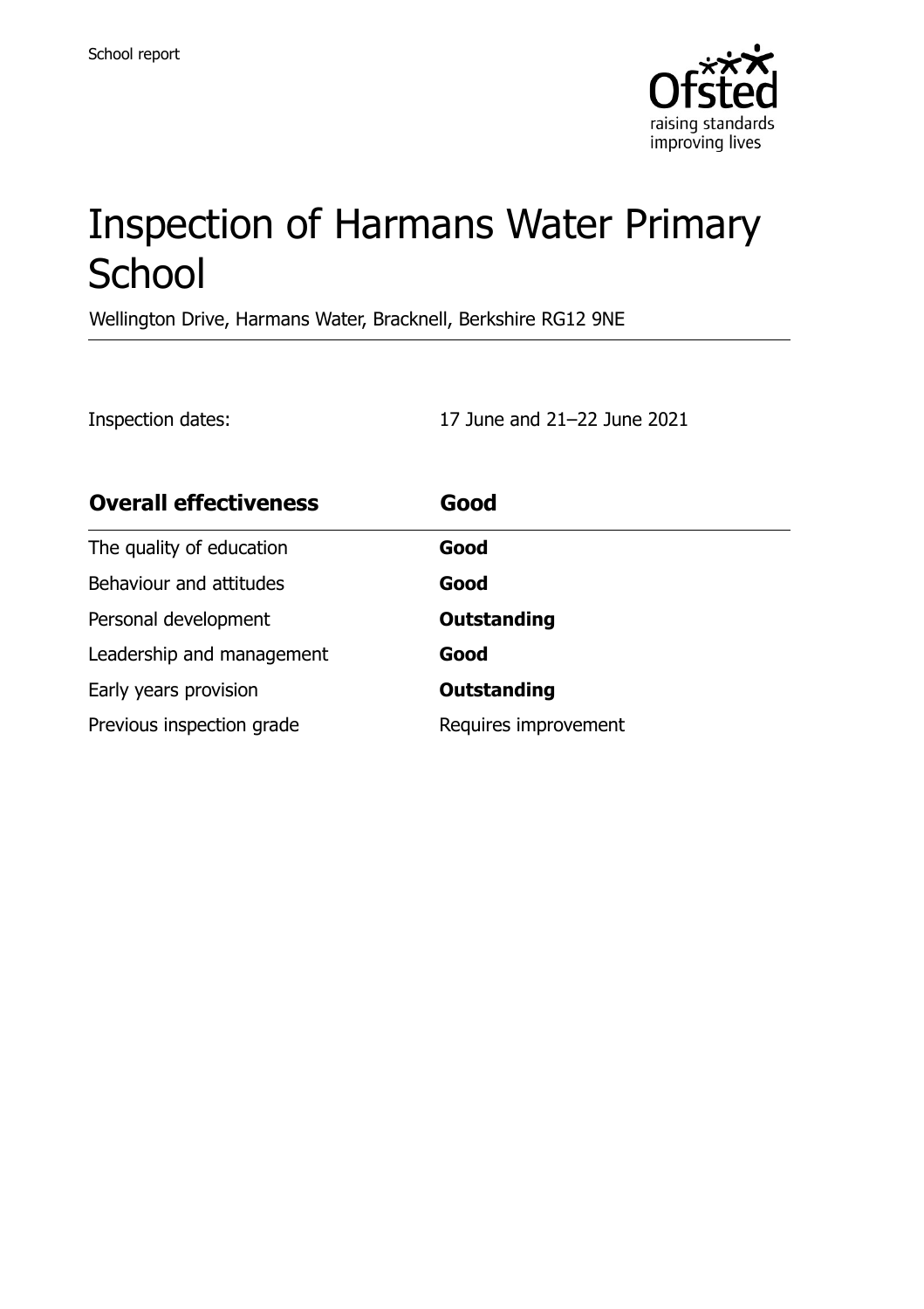

## **What is it like to attend this school?**

Harmans Water is a friendly and welcoming place. Pupils feel safe and well-caredfor. They are proud ambassadors for their school. Pupils develop a deep appreciation of different faiths, cultures and communities. There is an inclusive ethos that shines through. One pupil commented, 'It's not what's on the outside, but what's on the inside that matters.'

The school's values of 'responsibility, respect, resilience, teamwork, creativity and thoughtfulness' are successfully threaded though all aspects of school life. Pupils relish their 'Steps to Awesomeness' challenges. These help them to live out the school's values in their day-to-day lives.

Overall, pupils behave well. Classrooms are calm and purposeful places. Pupils work well together and are keen to share their ideas. They enjoy coming to school because learning is fun and interesting.

Pupils told inspectors that bullying is rare. They trust that staff will help them deal with any worries they have swiftly. Pupils show respect for one another and get on well.

Parents speak highly of the school. They appreciate the support their children receive. One parent summed up how many feel by saying, 'Teachers go over and above to help our children.'

### **What does the school do well and what does it need to do better?**

Leaders have a sharply focused vision for pupils' success. The headteacher, staff and governors work very effectively as a team. Leaders have high expectations for staff and pupils. They know their school very well. They are rightly proud of its many strengths and know what they need to do to make the school even better.

Leaders have designed an exciting curriculum. They have identified the important knowledge and skills pupils should learn and remember in each subject. Teachers make sure that pupils' learning carefully builds as they move up the school. In art, for example, children in Reception learn how to mix colours, while Year 5 pupils speak knowledgeably about the different brush strokes used by Impressionist artists.

Staff receive high-quality training, which helps them deliver lessons confidently. Subject leaders are knowledgeable about their areas of responsibility. In many subjects, leaders know how well pupils are achieving across all year groups and make sure the curriculum is adjusted to meet pupils' needs effectively. However, this is not consistent across all subjects in the school's curriculum.

Children get off to a flying start in Nursery and Reception. They are settled and happy. Teachers carefully design activities that spark children's curiosity and interests. As a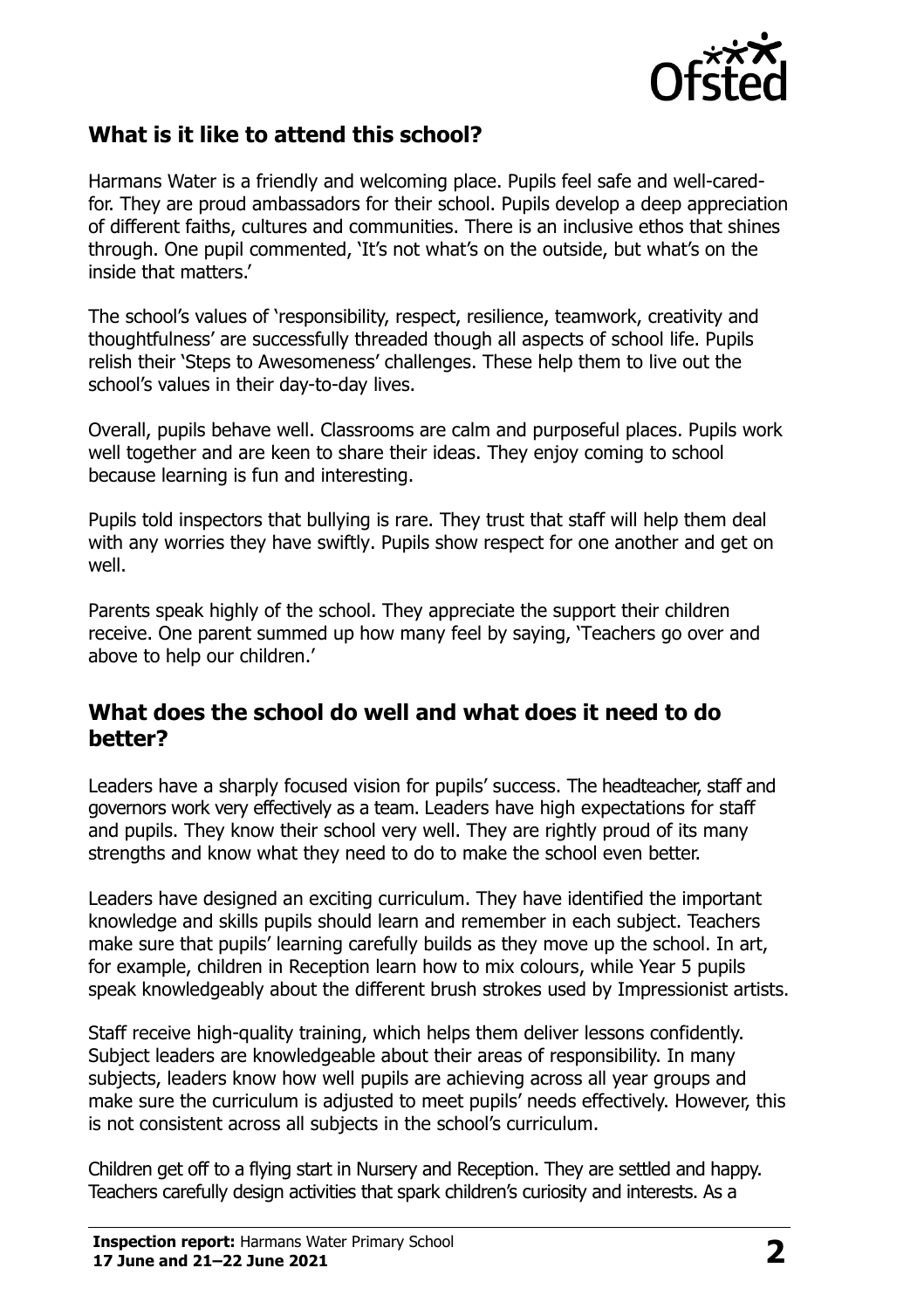

result, children become engrossed in learning. Staff skilfully develop children's understanding of the world around them. The well-planned outside areas provide countless opportunities for children to explore their ideas and learn.

Leaders place great importance on ensuring that all pupils learn to read. Staff are well trained in how to deliver the school's phonics programme. Staff quickly identify those pupils who need help to catch up. Pupils read books that enable them to practise the sounds they have learned in lessons. In all classes, starting in Nursery, teachers read to pupils every day. Pupils look forward to listening to these stories.

Pupils with special educational needs and/or disabilities (SEND) are fully included in all aspects of school life. Leaders and staff know these pupils very well. They ensure that they receive effective support to help them learn. Where appropriate, staff work with external professionals, such as speech and language therapists and other providers. This makes sure pupils get the help they need.

Leaders' commitment to pupils' personal development is exceptional. Pupils delight in the extensive opportunities on offer. Pupils enjoy a wide range of visits, including to the theatre, the seaside and adventure centres. They consider and debate important aspects of modern life, including environmental and equalities issues. This also leads to them being involved in practical action, including promoting recycling and purchasing new information and communication technology software to support those with a visual impairment. This helps pupils deepen their understanding of the importance of a fair and inclusive society.

All staff have high expectations of pupils' behaviour. Everyone is clear about the rules. Consequently, pupils behave well throughout the school. They are polite, caring and considerate towards others. For example, pupils open doors for each other and give visitors a very warm welcome. In lessons, pupils concentrate well and show very positive attitudes towards their learning.

Staff are proud to be part of the school community. Leaders and governors look after their staff exceptionally well, so staff feel valued. Leaders are careful to ensure that teachers' workload is manageable. Staff appreciate this.

## **Safeguarding**

The arrangements for safeguarding are effective.

Leaders and governors have developed a strong culture of safeguarding in the school. Staff are vigilant in their care for pupils. The training staff receive helps them to recognise the signs of when pupils are at potential risk. Staff understand how to report any worries they might have about pupils' welfare. Leaders follow up any concerns swiftly. They work well with other agencies to keep pupils safe. Pupils are confident that staff will listen and support them if they have any worries. They know how to keep themselves safe, including when online.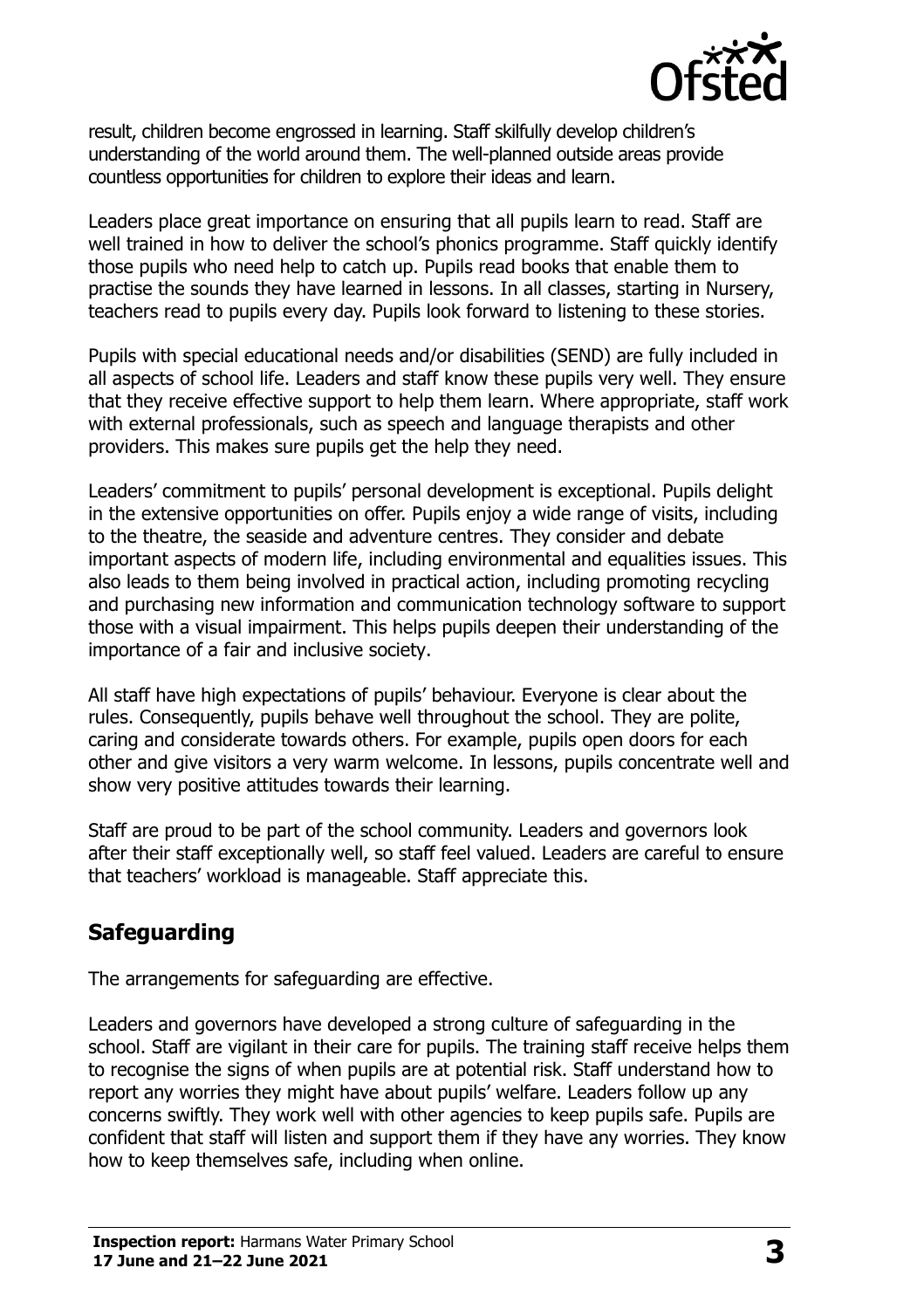

## **What does the school need to do to improve?**

# **(Information for the school and appropriate authority)**

■ Subject leaders have a clear understanding of how well pupils are achieving across the school in many subjects, including English and mathematics. Consequently, leaders make sure the curriculum is shaped and adapted effectively, so that pupils learn well. Senior leaders and governors should ensure that this is consistent across all subjects.

## **How can I feed back my views?**

You can use [Ofsted Parent View](http://parentview.ofsted.gov.uk/) to give Ofsted your opinion on your child's school, or to find out what other parents and carers think. We use Ofsted Parent View information when deciding which schools to inspect, when to inspect them and as part of their inspection.

The Department for Education has further quidance on how to complain about a school.

If you are the school and you are not happy with the inspection or the report, you can [complain to Ofsted.](http://www.gov.uk/complain-ofsted-report)

## **Further information**

You can search for published performance information about the school [here.](http://www.compare-school-performance.service.gov.uk/)

In the report, '[disadvantaged pupils](http://www.gov.uk/guidance/pupil-premium-information-for-schools-and-alternative-provision-settings)' refers to those pupils who attract government pupil premium funding: pupils claiming free school meals at any point in the last six years and pupils in care or who left care through adoption or another formal route.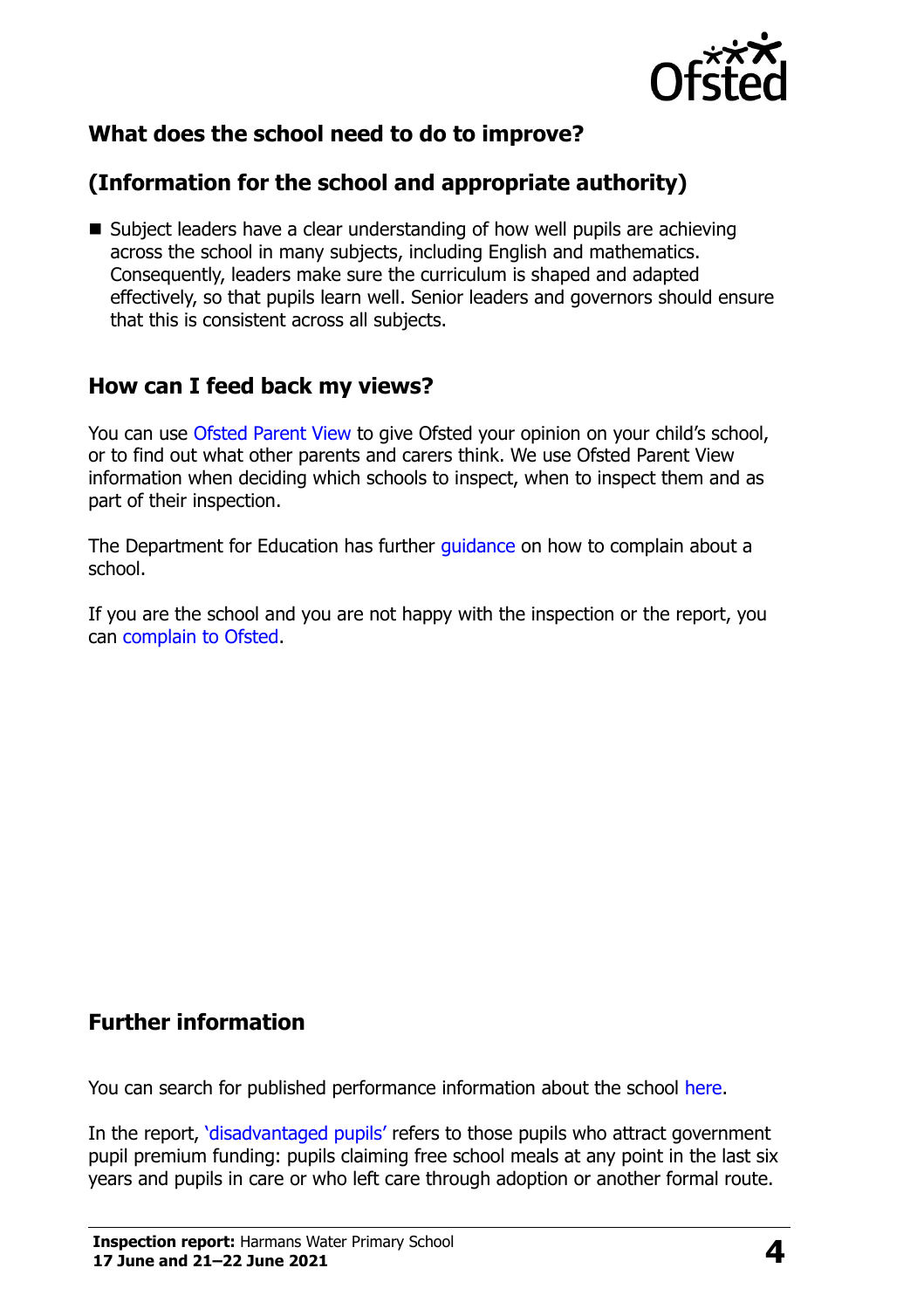

## **School details**

| Unique reference number             | 130949                                                                 |  |
|-------------------------------------|------------------------------------------------------------------------|--|
| <b>Local authority</b>              | <b>Bracknell Forest</b>                                                |  |
| <b>Inspection number</b>            | 10184388                                                               |  |
| <b>Type of school</b>               | Primary                                                                |  |
| <b>School category</b>              | Community                                                              |  |
| Age range of pupils                 | 3 to 11                                                                |  |
| <b>Gender of pupils</b>             | Mixed                                                                  |  |
| Number of pupils on the school roll | 583                                                                    |  |
| <b>Appropriate authority</b>        | The governing body                                                     |  |
| <b>Chair of governing body</b>      | Andrew Taylor                                                          |  |
| <b>Headteacher</b>                  | Alison Wyld                                                            |  |
| Website                             | www.harmanswater.co.uk                                                 |  |
| Dates of previous inspection        | 4 and 5 July 2018, under section 5 of the<br><b>Education Act 2005</b> |  |

## **Information about this school**

- The school is much larger than the average-sized primary school.
- The number of pupils on roll at the school has decreased since the previous inspection.
- The governing body has been restructured. It has reduced in size from 24 governors to 13.
- The school's early years provision consists of Nursery and two Reception classes.
- $\blacksquare$  The school is currently using three alternative providers.

## **Information about this inspection**

This inspection began on 17 June 2021 as a monitoring inspection under section 8(2) of the Education Act 2005. Having found that the school's performance appeared to be improving, the inspection was deemed a full inspection under section 5 of the Education Act 2005. As a section 5 inspection requires more inspector time to complete than a monitoring inspection, inspectors returned on 21 and 22 June 2021 to complete the full inspection.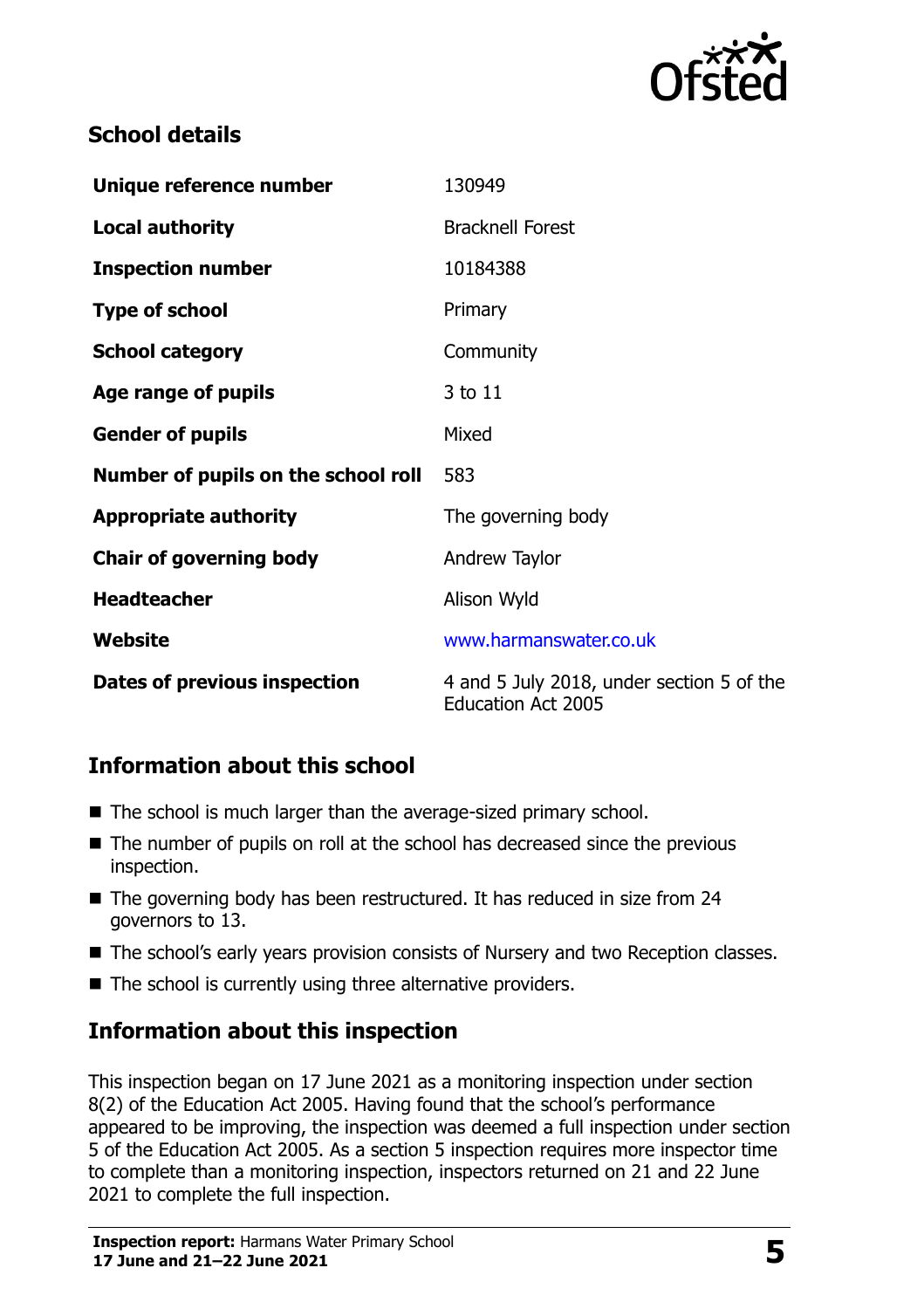

- Inspectors met with the headteacher and senior leaders.
- Inspectors met with representatives of the local authority as well as the chair of governors and two members of the governing body.
- To inspect safeguarding, inspectors checked the single central record of recruitment checks and talked to leaders responsible for safeguarding. Inspectors also talked to a range of staff and pupils.
- **Inspectors considered the 24 responses to the confidential staff survey and spoke** to a range of staff about their views of the school.
- Inspectors took account of the 66 responses to Ofsted's Parent View questionnaire, and 48 additional free-text responses. Inspectors spoke to several parents during the inspection.
- Inspectors met with a range of pupils to discuss their views on the school and talked to pupils informally during social times and in lessons.
- As part of the inspection of early years, inspectors met with the early years leader and visited the Reception and Nursery classes.
- Inspectors reviewed a range of documentation, including the school's selfevaluation, governor minutes, pupil premium and catch-up funding plans.
- History, mathematics, modern foreign languages (MFL), art and reading were considered as part of this inspection. Inspectors met with the history, mathematics, art and MFL subject leaders. Inspectors undertook a range of lesson visits and met with pupils and class teachers. Inspectors also looked at pupils' work in a range of subjects and heard pupils read.

#### **Inspection team**

| Louise Walker, lead inspector | Her Majesty's Inspector |
|-------------------------------|-------------------------|
| Matthew Haynes                | Her Majesty's Inspector |
| Shaun Jarvis                  | Her Majesty's Inspector |